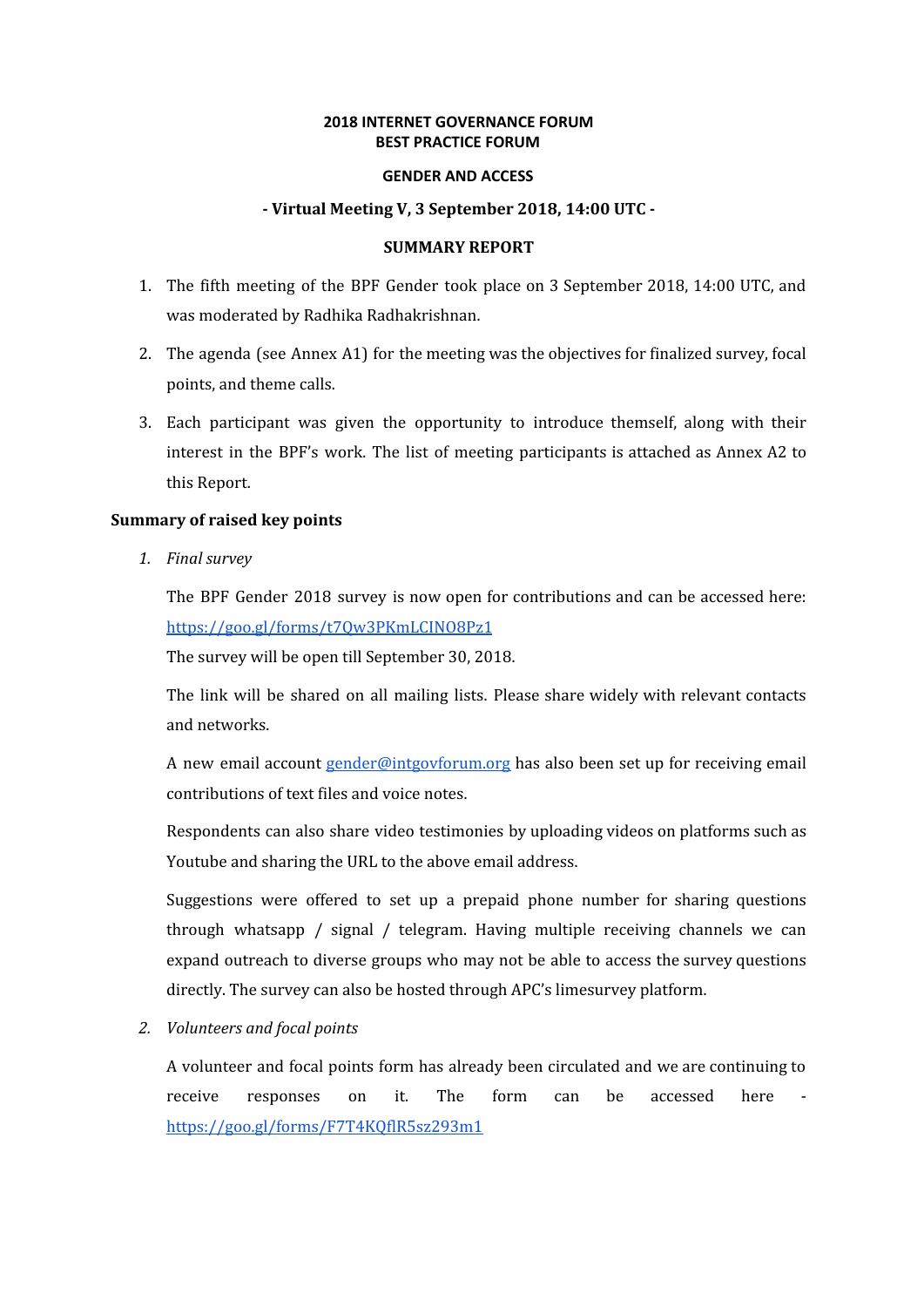The form will be circulated only within the BPF mailing list so as to avoid any potential confusions between the survey form and volunteer form.

Suggestions were offered to keep the form open till mid-September while focal points can begin gathering information. A central information repository can be set up for coordination with focal points.

*3. Theme calls*

Weekly calls would be conducted for BPF Gender in September - with each week alternating between a theme-specific call and the regular work-updates call. Theme-calls would identify specific themes relating to the 2018 work and invite organizations working in these fields to make short presentations during the calls.

It was discussed that we could explore intersections between various themes and bring out local contexts through these theme calls. We could start with individuals or groups who have already worked on surveys and studies on key themes being explored this year. A plan for outreach regarding theme calls will be shared with the mailing list shortly.

If you have any suggestions regarding potential speakers / organizations to invite, please share on the mailing list.

*4. Other updates*

A blogpost will be published encouraging stakeholders to contribute to this year's outputs and detailing various ways they can contribute. A draft of the blog will be shared on the mailing list shortly for comments.

The form for MAG renewal is out and can be accessed here <https://www.intgovforum.org/multilingual/content/mag-2019-renewal>

# **Annex A1**

## **Meeting Agenda**

- 1. Final survey
- 2. Focal points
- 3. Theme calls

## **Annex A2**

**List of participants**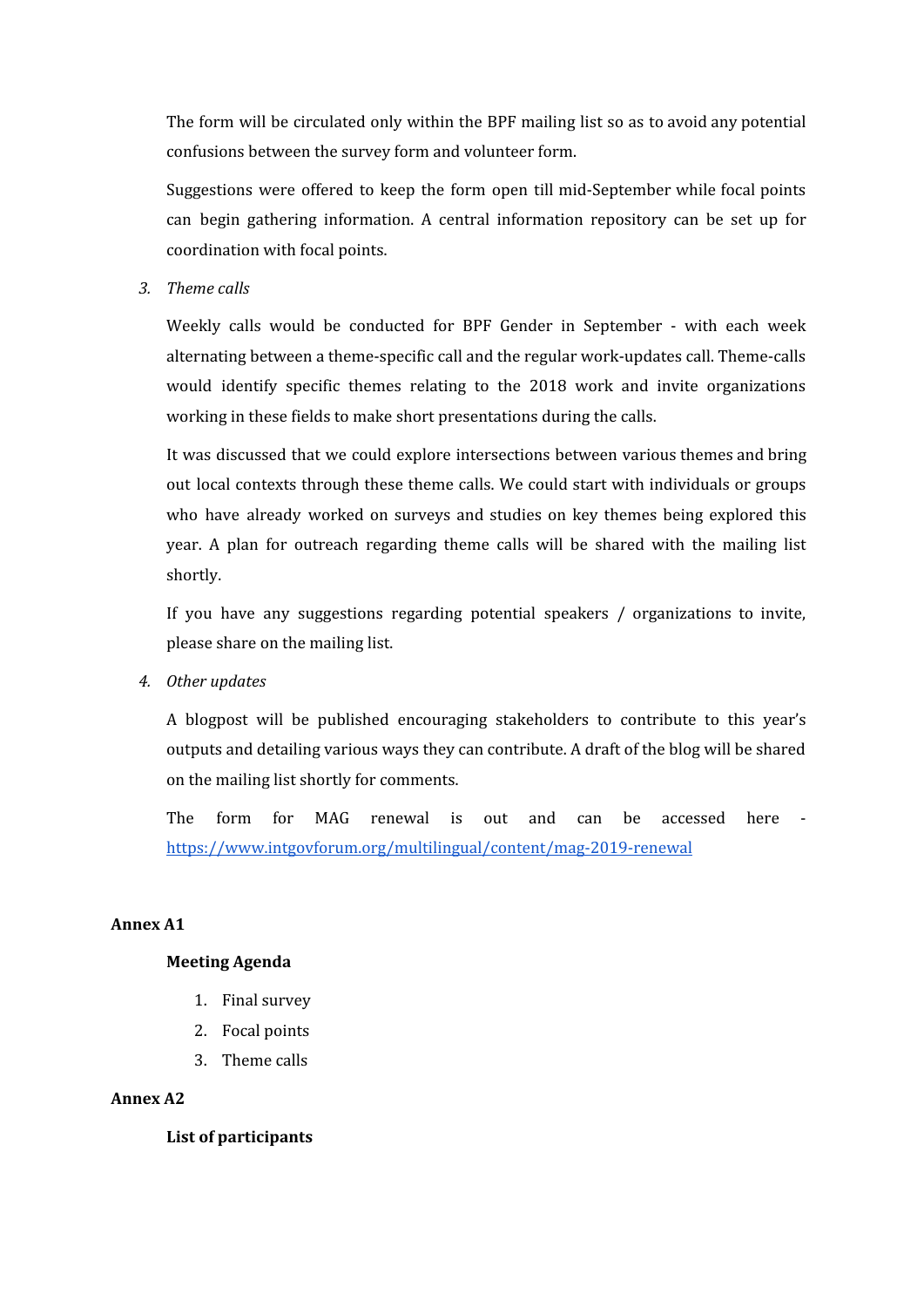Agustina Callegari

Amrita Choudhury

Jac sm Kee

Juliana Harsianti

Olivierkouami

Paula Real

Radhika Radhakrishnan

Renata Aquino Ribeiro

Zeina Bou Harb